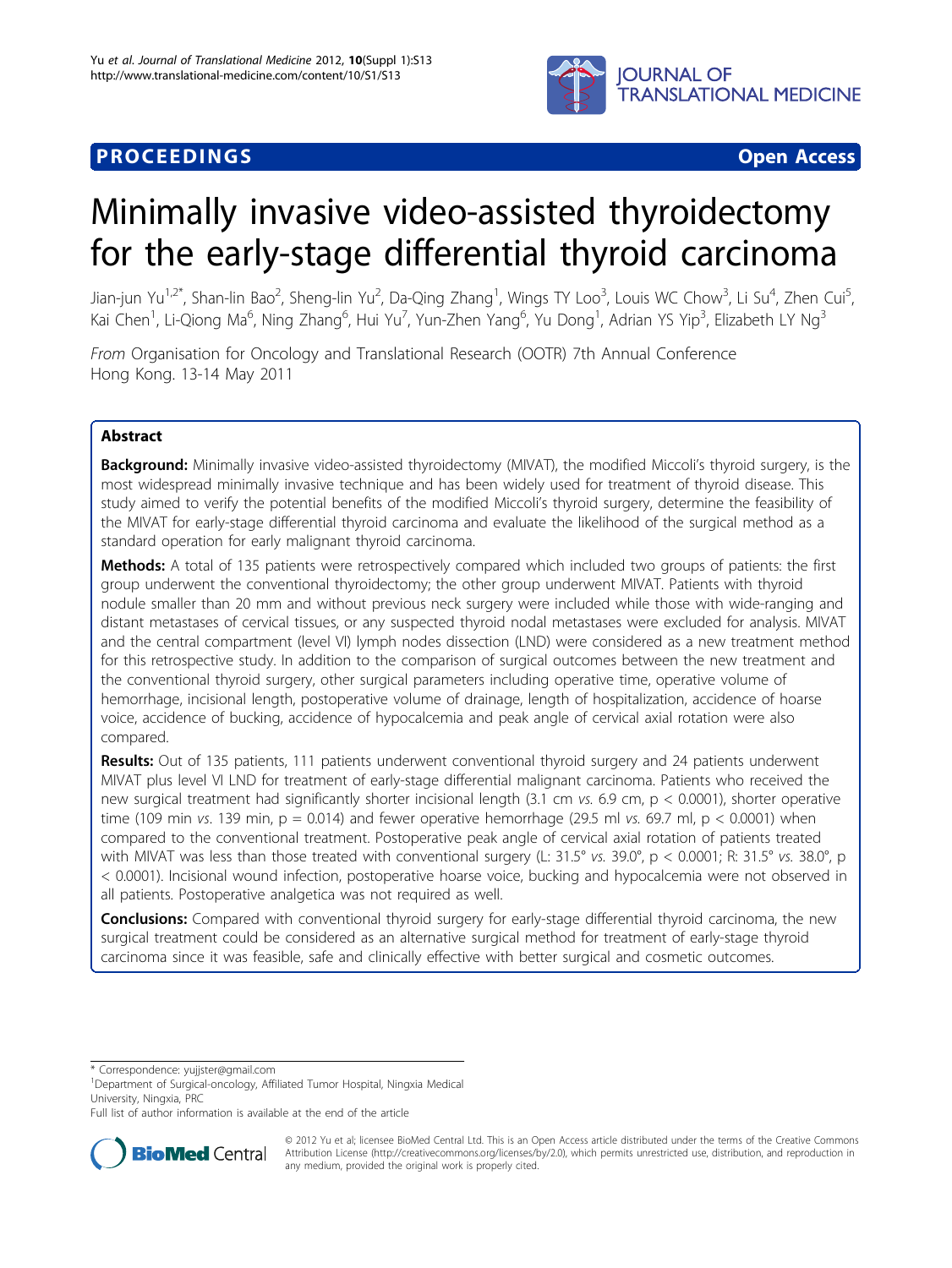### Background

Conventional thyroid surgery has been widely used for treatment of malignant thyroid disease with a significant reduction of mortality since the 19th century [\[1](#page-4-0)]. Although conventional thyroidectomy is deemd the "standard procedure" which is effective, well-tolerated, and safe, it requires transverse incisions through the skin of the neck and usually leaves a 6 to 8 centimeters neck scar [[2](#page-4-0)]. An unsightly scar on the anterior neck could be distressing for both the patients and the surgeons. Traditional open thyroidectomy is performed through a midline cervical incision that can be associated with parasthesias, hypethesias, and unsightly scarring. Additionally, voice changes and dysphagia without discrete clinical findings affect patients postoperatively [[3\]](#page-4-0). The evolution of surgical therapy has therefore entered the period of improved cosmetic outcomes and better postoperative recovery.

Minimally invasive surgery has been proposed recently for the management of thyroid disorders [\[4,5\]](#page-4-0) and has gradually been agreed to treat early-stage disease [[6\]](#page-4-0), Minimally invasive video-assisted thyroidectomy (MIVAT), previously adopted for treatment of benign thyroid disease [[7-9](#page-4-0)], is one of the procedures of minimally invasive thyroid surgery and has been performed on patients with malignant disease since 2002 [[4,10\]](#page-4-0). MIVAT is a reproducible technique without gas insufflation and it involves a 1.5–2.0-cm incision 2 cm above the sterna notch, strap muscle dissection, and endoscope insertion [\[11](#page-4-0)]. Cosmetic improvements and reduced postoperative pain, length of hospital stay and social costs are some of the major advantages of the minimally invasive surgery [[8,12-16\]](#page-4-0). The esthetic benefits is important especially for young patients. However, MIVAT does not provide as much operative space as the conventional one for  $CO_2$ -insufflation, but a better operative space could be created by using a new modified retractor. The modified retractor and ultrasound knife have modified thyroid surgery successfully with a significant improvement in not only operative fields, but also postoperative outcomes. The feasible and safe technique offers similar complication rates to conventional thyroidectomy, but with better cosmetic outcomes and less postoperative distress [\[6,17,18\]](#page-4-0)

In this paper, we retrospectively compared the results obtained in patients who underwent MIVAT plus the central compartment (level VI) lymph nodes dissection (LND) to those underwent conventional thyroidectomy (CT) to testify the feasbility, safety and cosmetic advantages of the new minimally invasive surgery technique for treatment of the early-stage differential thyroid carcinoma. Several surgical parameters including operative time, length of incision, operative hemorrhage, postoperative drainage, length of hospitalization and peak angles of cervical axial rotation were investigated.

#### Methods

# Patients and assessments

Between 1st June 2009 and 1st April 2011, 135 consecutive patients diagnosed with early-stage differential thyroid carcinoma with the largest diameter of less than 20 mm were treated at the Department of Oncological Surgery, the Affiliated Cancer Hospital of Ningxia Medical University. No specific exclusion criteria were used for this retrospective study. Patients were divided into two groups according to the types of thyroid surgery received. Patients who underwent CT and MIVAT plus level VI LND were classified as CT group and MIVAT group respectively. Preoperative assessments including thyroid ultrasound, thyroid function tests, and methoxyisobutylisonitrile scan were performed for all cases. Gross pathological examinations during operations and paraffin pathological examinations after operations were conducted.

#### Surgical techniques

All patients had surgery performed in the supine position under general anesthesia. The surgical procedure for MIVAT was described in elsewhere [[4,7](#page-4-0)]. In our study, the operative incisions of MIVAT were made in the last cervical wrinkle with the length of operative incision of approximately 2.5 cm, but not that about 3.0 cm from suprasternal notch as usual (Figure 1). The skin, subcutaneous tissue and platysma was cut in order. The skin flap was separated from cricoid cartilage to superior fovea of sternum and the linea alba was opened. The lobus glandulae thyroideae was exposed completely using a modified retractor which was suspended and fixed. The

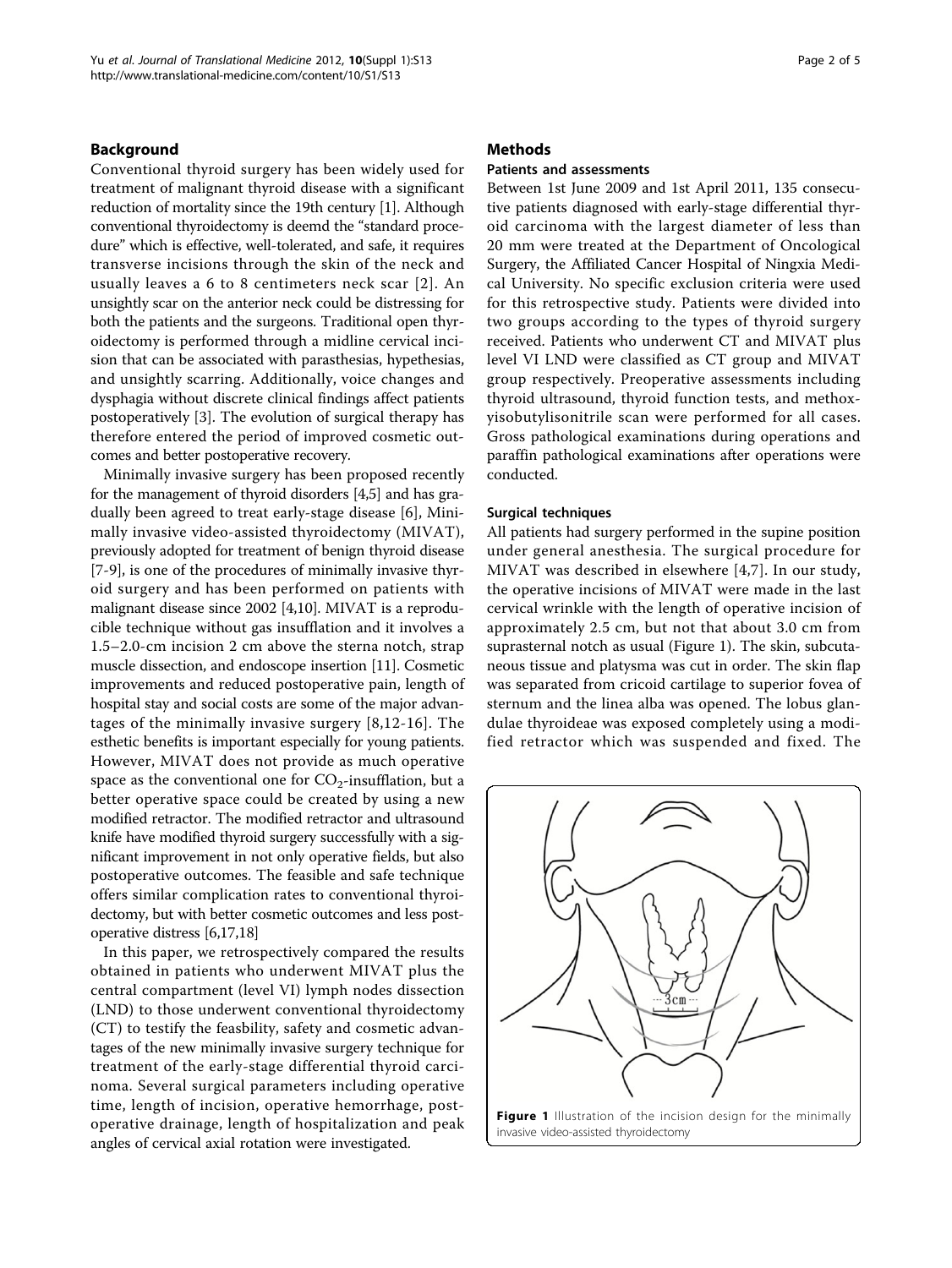30-degree endoscope was then inserted into the working space. Using the amplified dynamic graphs, we could easily differentiate between relative vessels and nerves, and excise superior and inferior thyroid artery, middle thyroid veins and the tumors by the ultrasound scalpel. After dissection, the residual thyroid, platysma, subcutaneous tissue and skin was closed in order and drainage tubes were inserted. In our study, MIVAT and the level VI LND was selected as the new surgical treatment method. All surgical parameters including length of incision, operative time, and operative hemorrhage were recorded. At the second day after the operation, the peak angle of cervical axial rotation was measured for both left and right sides (Figure 2). Postoperative drainage and the length of hospitalization were also recorded. All parameters were compared between groups.

# Statistical analysis

The non-parametric Mann-Whitney test was used to compare the means of parameters between two groups. A P value of less than 0.05 was considered statistically significant. Statistical calculations were performed using SPSS version 14.0 for Windows.

# **Results**

# Patient characteristics

A total of 135 patients were included for this retrospective study and among which, 111 patients underwent CT, and 24 patients underwent MIVAT plus level VI LND which were assigned as CT group and MIVAT

group respectively. The clinical characteristics did not show statistical significance between groups (Table [1](#page-3-0)).

# Surgical treatment

Surgical details of both groups were summarized in table [2.](#page-3-0) Significant difference was observed in a number of surgical parameters. The average incision length was 3.8 cm shorter in MIVAT group than that in CT group  $(3.1 \text{ cm } \pm 1.1 \text{ cm } \nu s \text{ 6.9 cm } \pm 1.3 \text{ cm}, \text{ p } < 0.0001)$ . The mean operative time, the duration between skin incision and closure, was also 30 minutes (min) shorter in MIVAT group than that in CT group (109 min  $\pm$  49 min  $vs$  139 min  $\pm$  66 min, p = 0.014). Operative hemorrhage was significantly lower in volume in MIVAT group than that in CT group, but no significant difference was observed in postoperative drainage. During operation, patients in CT group on average had approximate 40.2 ml more blood loss than that in MIVAT group (69.7 ml  $\pm$  52.7 ml *vs* 29.5 ml  $\pm$  43.1 ml, p < 0.0001).

# Surgical outcomes

None of patients from both groups required analgetica and experienced incisional infection after surgery. Postoperative hoarse voice, bucking and hypocalcemia were not observed in all patients as well. After 3-month postoperative follow-up, all patients were still disease-free. Compared with patients in CT group, patients from MIVAT group had satisfactory wound healing and good cosmetic outcomes. Significant difference in the extent

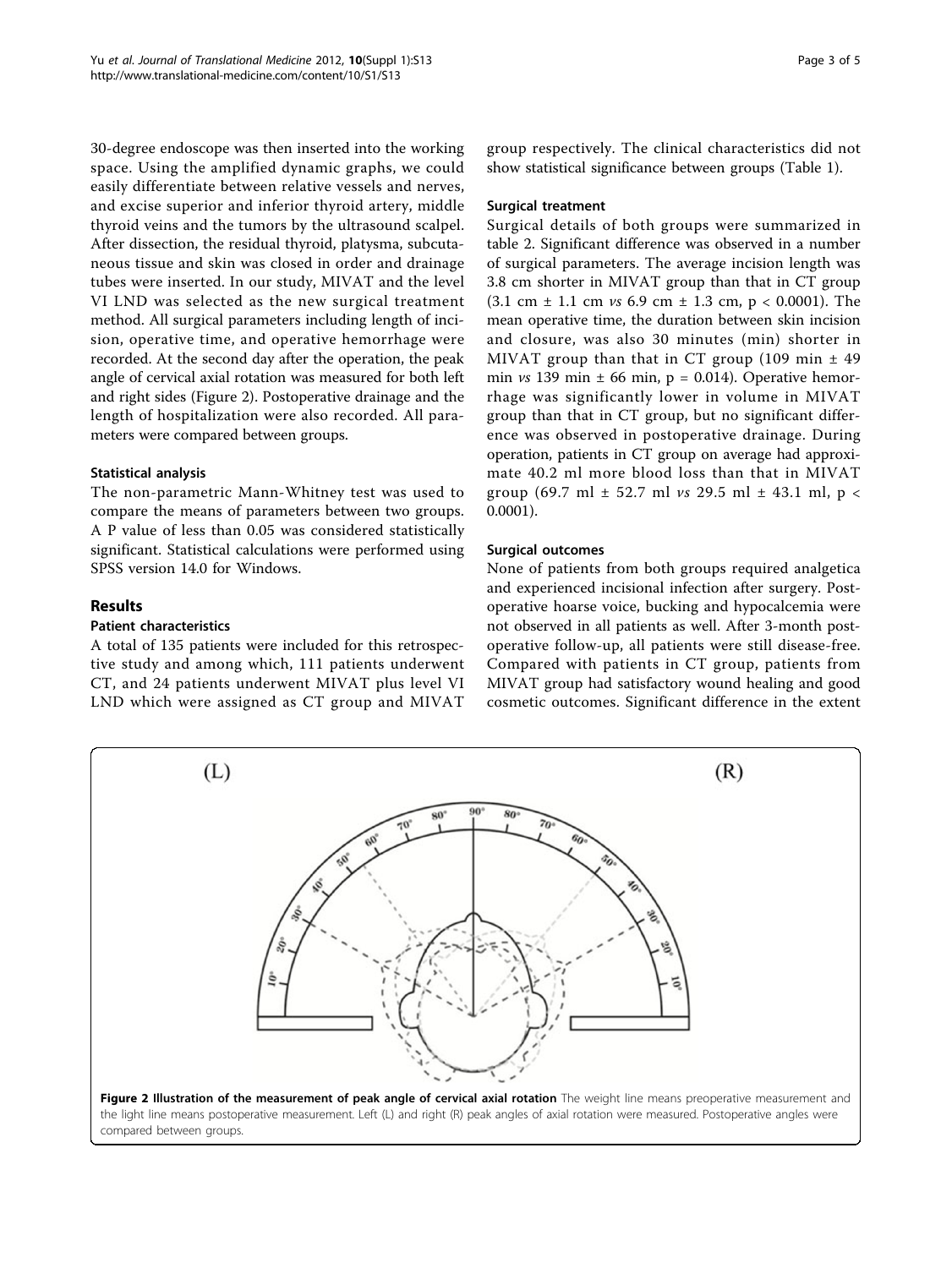<span id="page-3-0"></span>Table 1 Clinical characteristics of subjects

| Clinical characteristics | MIVAT group                | CT group                   | P value |
|--------------------------|----------------------------|----------------------------|---------|
|                          | $(n = 24)$                 | $(n = 111)$                |         |
| Age (years)              |                            |                            |         |
| $Mean + SD$<br>Range     | $45 + 10$<br>$23 - 60$     | $47 + 11$<br>$23 - 73$     | 0.542   |
| Size of tumors (cm)      |                            |                            |         |
| Mean $+$ SD<br>Range     | $1.1 + 0.6$<br>$0.2 - 2.0$ | $1.2 + 0.5$<br>$0.2 - 2.0$ | 0.267   |

Abbreviations: CT: conventional thyroidectomy; MIVAT: Minimally invasive video-assisted thyroidectomy; SD: standard deviation

of surgical injury as indicated by the peak angle of left (L) and right (R) cervical axial rotation were observed between MIVAT and CT groups (L:  $31.5^{\circ} \pm 3.5^{\circ}$ vs 39.0°  $\pm$  4.1°, p < 0.0001; R: 31.5° $\pm$  3.2° vs 38.0°  $\pm$  3.2°, p < 0.0001) two days after the operation.

#### **Discussion**

The first MIVAT was performed in the 1990s and reported [[1\]](#page-4-0). The new surgical procedure has made significant evolution in the endoscopic thyroid surgery [[19-24\]](#page-4-0) and offered better healing and cosmetic outcomes compared to conventional open thyroidectomy in thyroid diseases [\[6,17](#page-4-0)]. Recent research has also demonstrated the feasibility of using MIVAT for treatment of early-stage thyroid carcinoma with fewer postoperative complications and better cosmetic outcomes, albeit similar prognosis [\[25,26\]](#page-4-0).

In our records, young female patients often had conspicuous scars on cadavers after CT. A previous report has demonstrated that thyroid gland manipulation did not differ between video-assisted thyroidectomy and conventional surgery, and video-assisted thyroidectomy did not confer additional risk of thyroid capsule rupture and cell seeding [[27\]](#page-4-0). However, we could still find some patients who received MIVAT developed small but conspicuous scars in our initial cases. Through relative researches about anatomy and cosmetology, it was speculated that the natural cervical wrinkles could hide incisions and postoperative scarring to achieve perfect appearances.

| Page 4 of 5 |  |  |  |
|-------------|--|--|--|
|-------------|--|--|--|

MIVAT is widely accepted for treatment of different thyroid diseases including benign thyroid diseases [[6](#page-4-0)] and yet to be adopted for treatment of low-risk or earlystage malignant thyroid diseases for fear of incomplete surgical removal of tumor and metastatic lymph nodes. Lai et al. [[28\]](#page-4-0) reported clear surgical margins of resection for all patients with malignant thyroid lesions with a comparable postoperative radioiodine uptake in thyroid bed (median 1.76%; range 0.21% – 3.02%) to open thyroidectomy in the previous report [\[9](#page-4-0)]. The expansion of oncologic indications for MIVAT did not compromise patient's safety and rate of complication. More evidence has now demonstrated that MIVAT can reduce the duration of postoperative stay, minimize the postoperative distress and better cosmetic outcomes [[25,26,29](#page-4-0)].

In our study, postoperative assessment of the peak angle of cervical axial rotation was performed to investigate the degree of surgical injury. Patients with larger angle of axial rotation indicated less injury to the neck. The results, showing a lesser extent of injury to the neck with the significantly larger left and right axial rotation angles in patients treated with MIVAT than CT, has further demonstrated the surgical potential of using the minimally invasive surgery to treat patients with early malignant thyroid carcinoma. Notwithstanding the better cosmetic outcome and less postoperative distress, it is important to further investigate the survival benefit of the minimally invasive surgical therapy and determine the therapeutic paradigm for patients with early-stage thyroid cancer. Despite insignificant difference in survival outcomes between patients treated with MIVAT and CT [[26\]](#page-4-0), another question about which group of patients best selected for the minimally invasive surgery will come up and therefore further research is still warranted.

# **Conclusions**

The new minimally invasive thyroid surgery, MIVAT plus level VI LND, is feasible and safe for treatment of early-stage thyroid carcinoma. The cosmetic outcomes and surgical outcomes are better than conventional

| Surgical parameters                            | MIVAT group     | CT group        | P value     |
|------------------------------------------------|-----------------|-----------------|-------------|
|                                                | $(n = 24)$      | $(n = 111)$     |             |
| Operative time (minutes)                       | $109 + 49$      | $139 \pm 66$    | $0.014*$    |
| Length of incision (cm)                        | $3.1 \pm 1.1$   | $6.9 \pm 1.3$   | $< 0.0001*$ |
| Operative hemorrhage (mL)                      | $29.5 \pm 43.1$ | $69.7 \pm 52.7$ | $< 0.0001*$ |
| Postoperative drainage (mL)                    | $42.9 \pm 28.9$ | $53.4 \pm 49.1$ | 0.729       |
| Length of hospitalization (days)               | $4.7 + 1.9$     | $5.5 \pm 3.1$   | 0.548       |
| Peak angle of cervical axial rotation (degree) |                 |                 |             |
| Left                                           | $31.5 \pm 3.5$  | $39.0 \pm 4.1$  | $< 0.0001*$ |

#### Table 2 Surgical treatment details of subjects